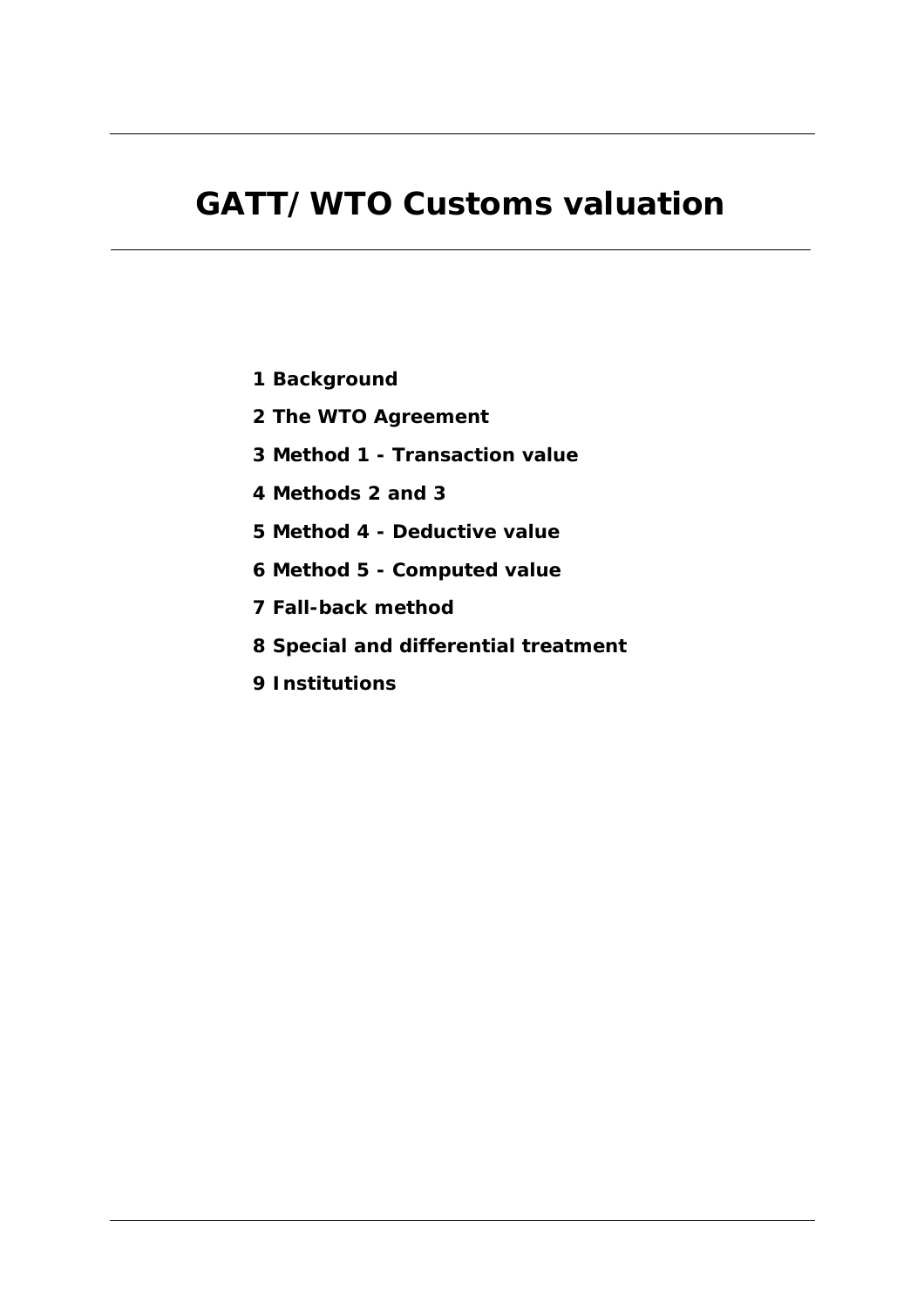# **1 Background**

# **Specific and ad valorem customs duties**

Customs duties can be designated in either specific or ad valorem terms or as a mix of the two. In case of a specific duty, a concrete sum is charged for a quantitative description of the good, for example USD 1 per item or per unit. The customs value of the good does not need to be determined, as the duty is not based on the value of the good but on other criteria. In this case, no rules on customs valuation are needed and the Valuation Agreement does not apply. In contrast, an ad valorem duty depends on the value of a good. Under this system, the customs valuation is multiplied by an ad valorem rate of duty (e.g. 5 per cent) in order to arrive at the amount of duty payable on an imported item.

# **Definition**

Customs valuation is a customs procedure applied to determine the customs value of imported goods. If the rate of duty is ad valorem, the customs value is essential to determine the duty to be paid on an imported good.

# **Short historical overview**

# **Article VII GATT**

Article VII of the General Agreement on Tariffs and Trade laid down the general principles for an international system of valuation. It stipulated that the value for customs purposes of imported merchandise should be based on the actual value of the imported merchandise on which duty is assessed, or of like merchandise, and should not be based on the value of merchandise of national origin or on arbitrary or fictitious values. Although Article VII also contains a definition of "actual value", it still permitted the use of widely differing methods of valuing goods. In addition, 'grandfather clauses' permitted continuation of old standards which did not even meet the very general new standard.

#### **Brussels definition of value**

Starting in the 1950s, customs duties were assessed by many countries according to the Brussels Definition of Value (BVD). Under this method, a normal market price, defined as "the price that a good would fetch in an open market between a buyer and seller independent of each other," was determined for each product, according to which the duty was assessed. Factual deviations from this price were only fully taken into account where the declared value was higher than the listed value. Downward variations were only taken into account up to 10 per cent. This method caused widespread dissatisfaction among traders, as price changes and competitive advantages of firms were not reflected until the notional price was adjusted by the customs office after certain periods of time. New and rare products were often not captured in the lists, which made determination of the "normal price" difficult. The USA never became part of the BVD. It was clear that a more flexible and uniform valuation method was needed which would harmonize the systems of all countries.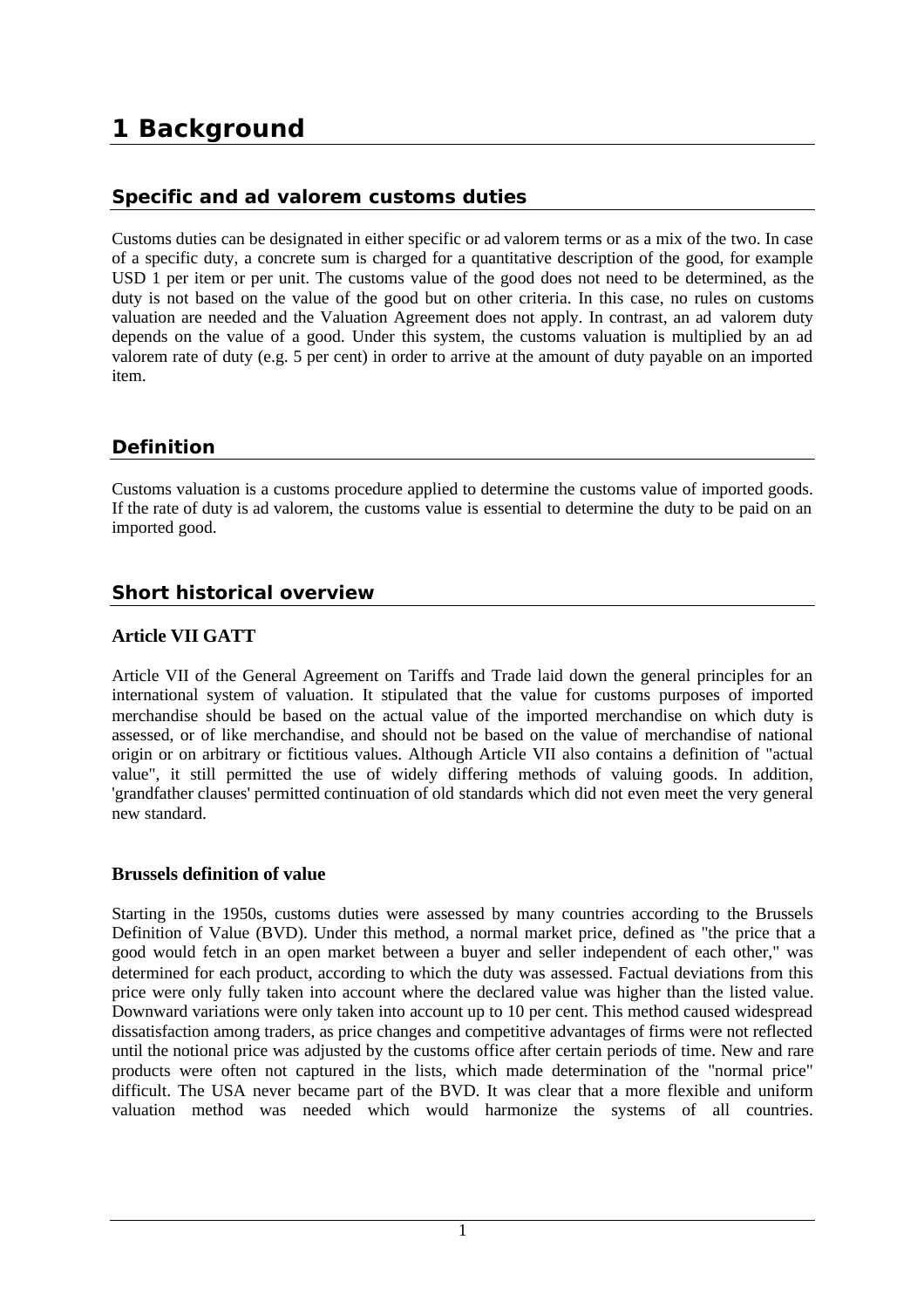#### **Tokyo Round Valuation Code**

The Tokyo Round Valuation Code, or the Agreement on Implementation of Article VII of the GATT, concluded in 1979, established a positive system of Customs Valuation based on the price actually paid or payable for the imported goods. Based on the "transaction value", it was intended to provide a fair, uniform and neutral system for the valuation of goods for customs purposes, conforming to commercial realities. This differs from the "notional" value used in the Brussels Definition of Value (BVD). As a stand-alone agreement, the Tokyo Round Valuation Code was signed by more than 40 contracting parties.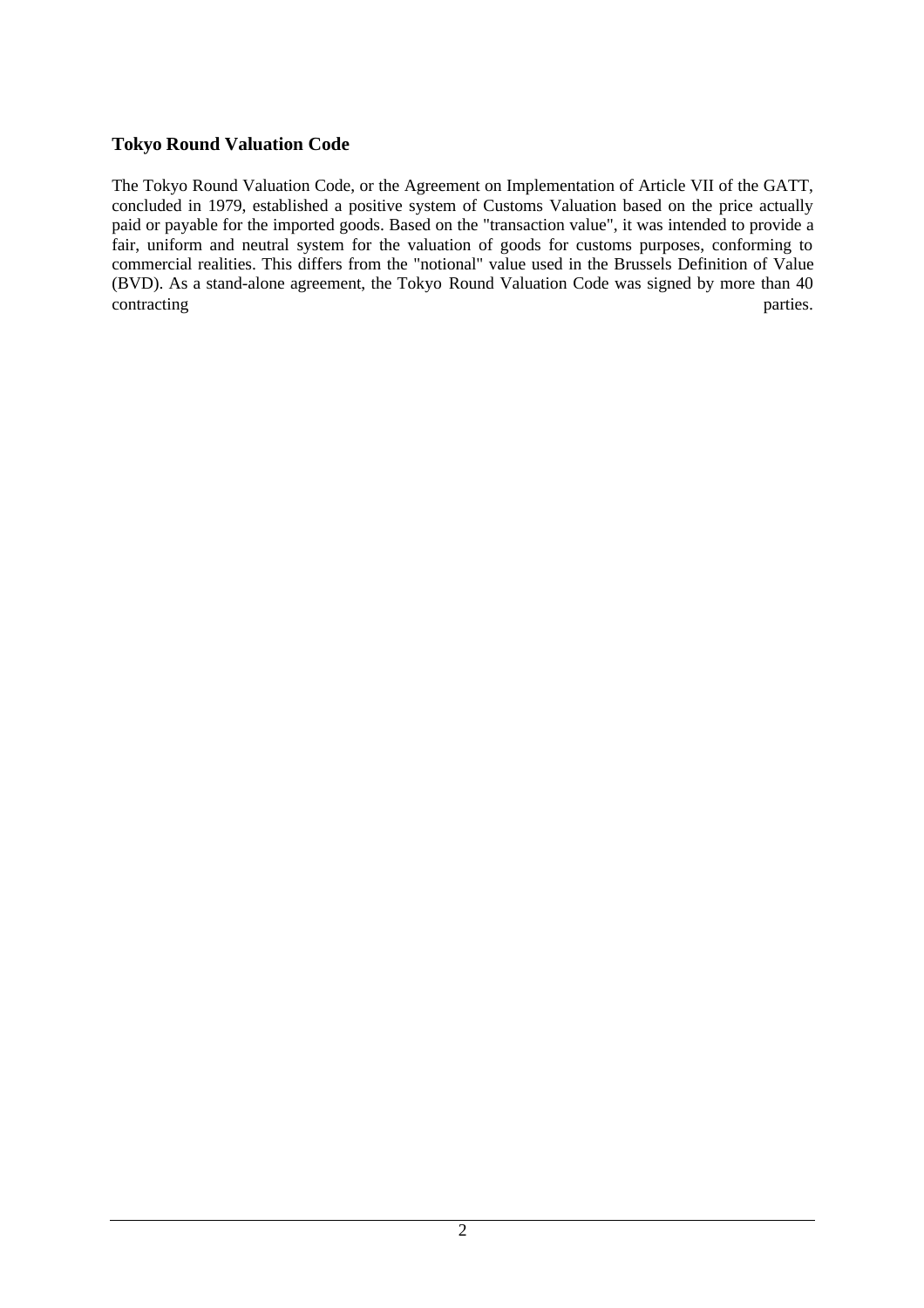# **The new Agreement**

The Tokyo Round Code was replaced by the WTO Agreement on Implementation of Article VII of the GATT 1994 following conclusion of the Uruguay Round. This Agreement is essentially the same as the Tokyo Round Valuation Code and applies only to the valuation of imported goods for the purpose of levying ad valorem duties on such goods. It does not contain obligations concerning valuation for purposes of determining export duties or quota administration based on the value of goods, nor does it lay down conditions for the valuation of goods for internal taxation or foreign exchange control.

# **Basic principle: Transaction value**

The Agreement stipulates that customs valuation shall, except in specified circumstances, be based on the actual price of the goods to be valued, which is generally shown on the invoice. This price, plus adjustments for certain elements listed in Article 8, equals the transaction value, which constitutes the first and most important method of valuation referred to in the Agreement.

# **The 6 Methods**

For cases in which there is no transaction value, or where the transaction value is not acceptable as the customs value because the price has been distorted as a result of certain conditions, the Agreement lays down five other methods of customs valuation, to be applied in the prescribed hierarchical order. Overall the following six methods are considered in the Agreement:

- Method 1: transaction value
- Method 2: transaction value of identical goods
- Method 3: transaction value of similar goods
- Method 4: deductive method
- Method 5: computed method
- Method 6<sup>·</sup> fall-back method

# **Other provisions**

The sequence of methods 4 and 5 can be switched at the request of the importer (not, however, at the discretion of the customs officer). Moreover, the Agreement contains provisions for special and differential treatment of developing countries and for technical assistance. Since this Agreement is an integral part of the single WTO undertaking, all WTO Members are Members of the Customs Valuation Agreement.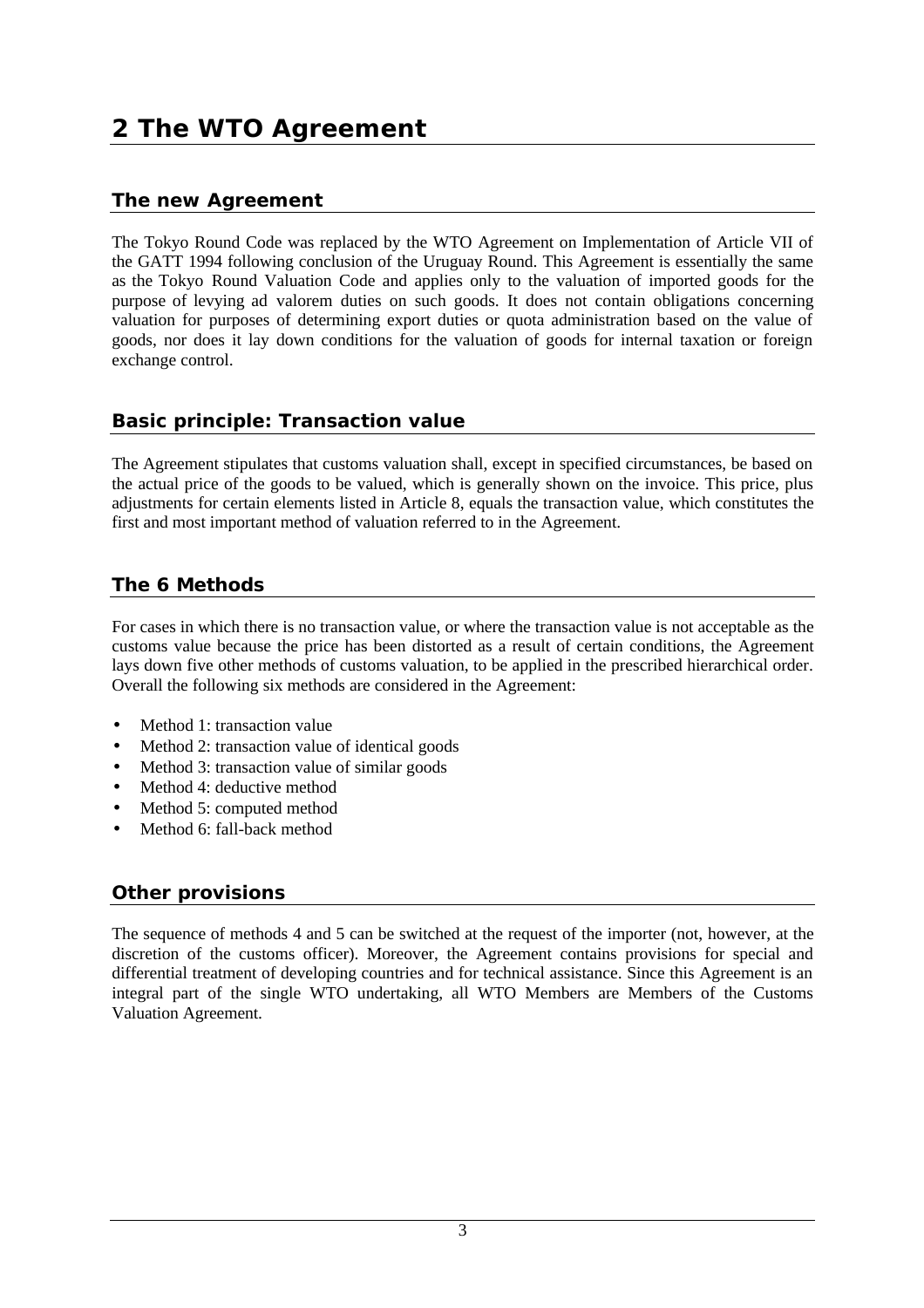# **3 Method 1 - Transaction value**

# **Definition of transaction value**

The price actually paid or payable is the total payment made or to be made by the buyer to or for the benefit of the seller for the imported goods, and includes all payments made as a condition of sale of the imported goods by the buyer to the seller, or by the buyer to a third party to satisfy an obligation of the seller.

# **Conditions to be fulfilled**

The customs value is the transaction value if all of the following conditions have been fulfilled:

## **Evidence of sale**

There must be evidence of a sale for export to the country of importation (i.e. commercial invoices, contracts, purchase orders, etc.).

## **No restriction on the disposition or use**

There must be no restriction on the disposition or use of the goods by the buyer, other than restrictions which:

- are imposed or required by law in the country of importation;
- are limited to the geographic area in which the goods may be resold;
- do not substantially affect the value of the goods.

# **Not subject to additional conditions**

The sale or price must not be subject to conditions or considerations for which a value cannot be determined with respect to the goods being valued. Some examples are provided in Annex I, Note to Article 1:1(b):

- the seller establishes the price of the imported goods on the condition that the buyer will also buy other goods in specified quantities;
- the price of the imported goods is dependent upon the price or prices at which the buyer sells other goods to the seller;
- the price is established on the basis of a form of payment extraneous to the imported goods.

#### **Full prices, unless...**

No part of the proceeds of any subsequent resale, disposal or use of the goods by the buyer will accrue directly or indirectly to the seller, unless adjustment can be made in accordance with provisions in Article 8.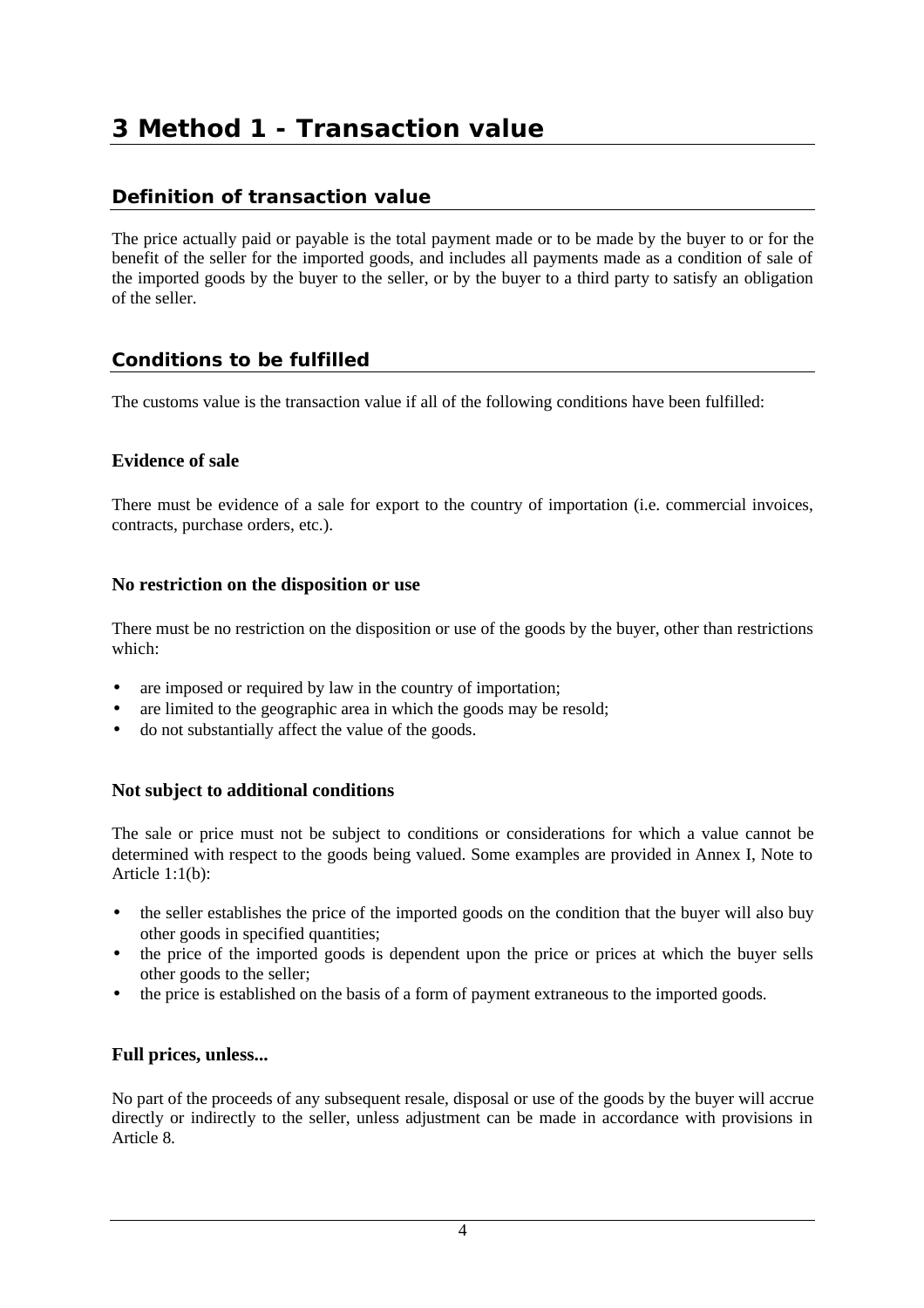## **Sufficient information for adjustments**

Sufficient information is available to enable the specific adjustments to be made under Article 8 to the price paid or payable such as;

- commissions and brokerage, except buying commission
- packing and container costs and charges
- assists
- royalties and license fees
- subsequent proceeds
- the cost of transport, insurance and related charges up to the place of importation if the Member bases evaluation on a C.I.F. basis
- but not: costs incurred after importation (duties, transport, construction or assembly), [Annex I, Note 3 to Article 1].

## **Buyer and seller not related, otherwise ...**

The buyer and seller are not related, but even if so, the use of the transaction value is acceptable if the importer demonstrates that:

- the relationship did not influence the price, or
- the transaction value closely approximates a test value.

## **Related parties**

The definition of related persons is found in Article 15 of the Agreement, which states that persons are to be deemed to be related only if:

- they are officers or directors of one another's businesses;
- they are legally recognized partners in business;
- they are employer and employee;
- any person directly or indirectly owns, controls or holds 5 per cent or more of the outstanding voting stock or shares of both of them;
- one of them directly or indirectly controls the other (the Interpretative Note to Article 15 provides that for the purposes of the Agreement, one person shall be deemed to control another when the former is legally or operationally in a position to exercise restraint or direction over the latter. The note also states that "persons" includes a legal person, where appropriate).
- both of them are directly or indirectly controlled by a third person; or they are members of the same family.

# **Cases where Customs Administrations have reasons to doubt the truth or accuracy of the declared value**

Customs valuation based on the transaction value method is largely based on documentary input from the importer. Article 17 of the Agreement confirms that customs administrations have the right to "satisfy themselves as to the truth or accuracy of any statement, document or declaration." A "Decision Regarding Cases Where Customs Administrations Have Reasons To Doubt The Truth Or Accuracy Of The Declared Value" taken by the Committee on Customs Valuation pursuant to a Ministerial Decision at Marrakesh spells out the procedures to be observed in such cases. As a first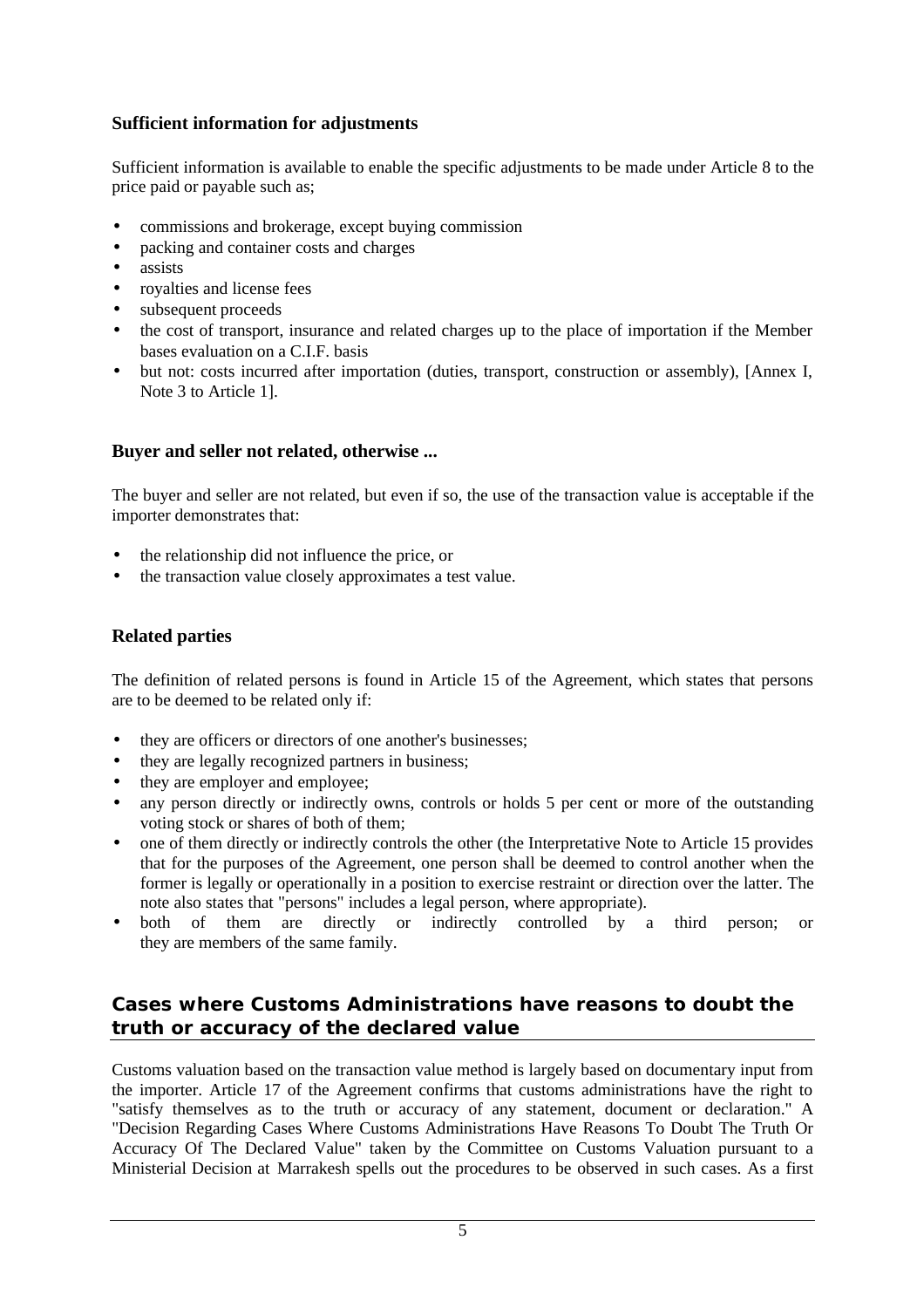step, customs may ask the importer to provide further explanation that the declared value represents the total amount actually paid or payable for the imported goods.

If the reasonable doubt still exists after reception of further information (or in absence of a response), customs may decide that the value cannot be determined according to the transaction value method. Before a final decision is taken, customs must communicate its reasoning to the importer, who, in turn, must be given reasonable time to respond. In addition, the reasoning of the final decision must be communicated to the importer in writing.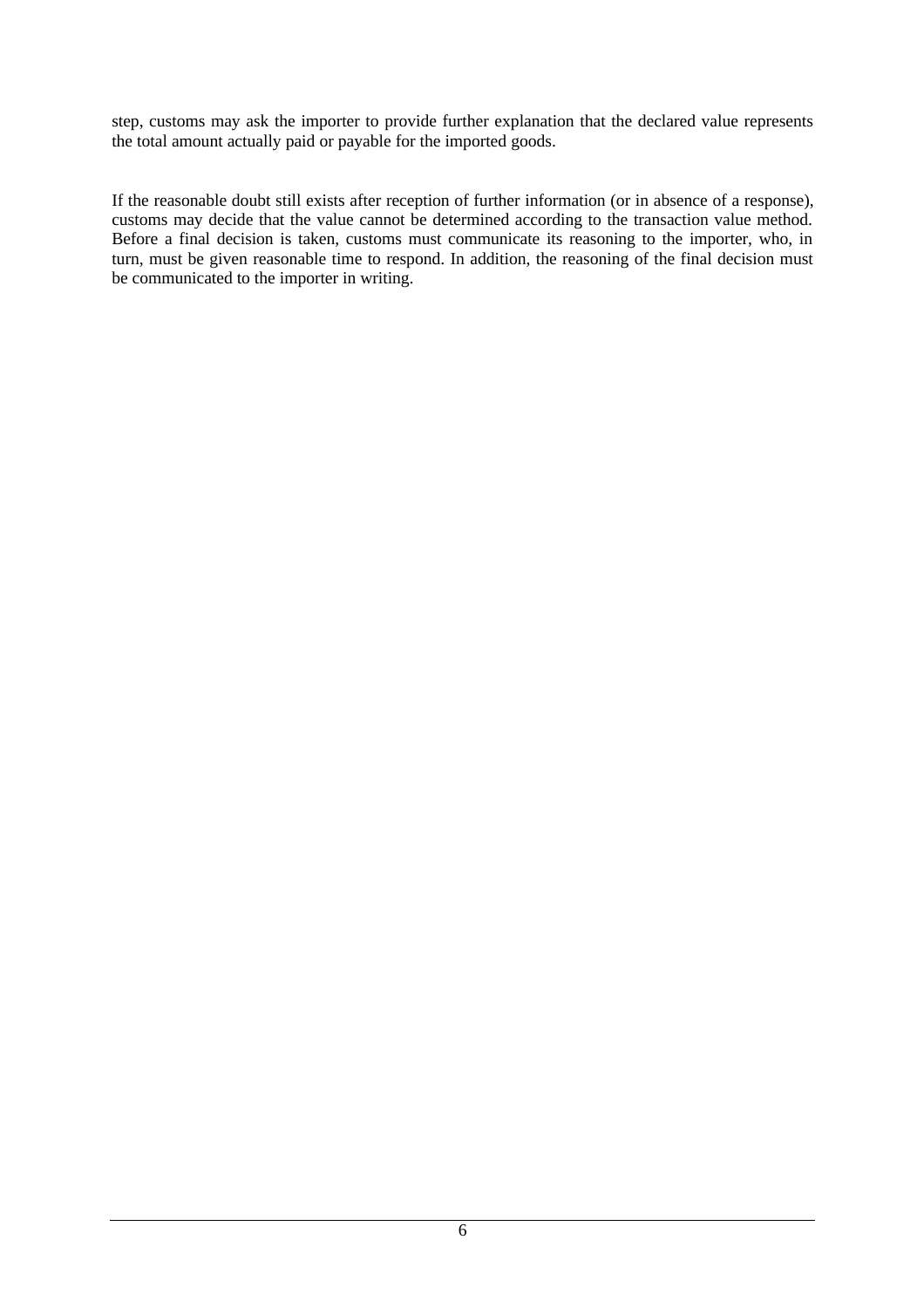# **4 Methods 2 and 3**

# **Method 2: Transaction value of identical goods (Article 2)**

The transaction value is calculated in the same manner on identical goods if the goods are:

- the same in all respects including physical characteristics, quality, and reputation;
- produced in the same country as the goods being valued;
- and produced by the producer of the goods being valued.

For this method to be used, the goods must be sold for export to the same country of importation as the goods being valued. The goods must also be exported at or about the same time as the goods being valued.

## **Exceptions**

Some exceptions are accepted, in particular:

- where there are no identical goods produced by the same person in the country of production of the goods being valued, identical goods produced by a different person in the same country may be taken into account.
- minor differences in appearance would not preclude goods which otherwise conform to the definitions from being regarded as identical.

The definition excludes imported goods which incorporate engineering, artwork etc, provided by the buyer to the producer of goods free of charge or at a reduced cost, undertaken in the country of importation for which no adjustment has been made under Article 8.

#### **Method 3: Transaction value of similar goods (Article 3)**

The transaction value is calculated in the same manner on similar goods if:

- goods closely resembling the goods being valued in terms of component materials and characteristics
- goods which are capable of performing the same functions and are commercially interchangeable with the goods being valued
- goods which are produced in the same country as and by the producer of the goods being valued. For this method to be used, the goods must be sold to the same country of importation as the goods being valued. The goods must be exported at or about the same time as the goods being valued.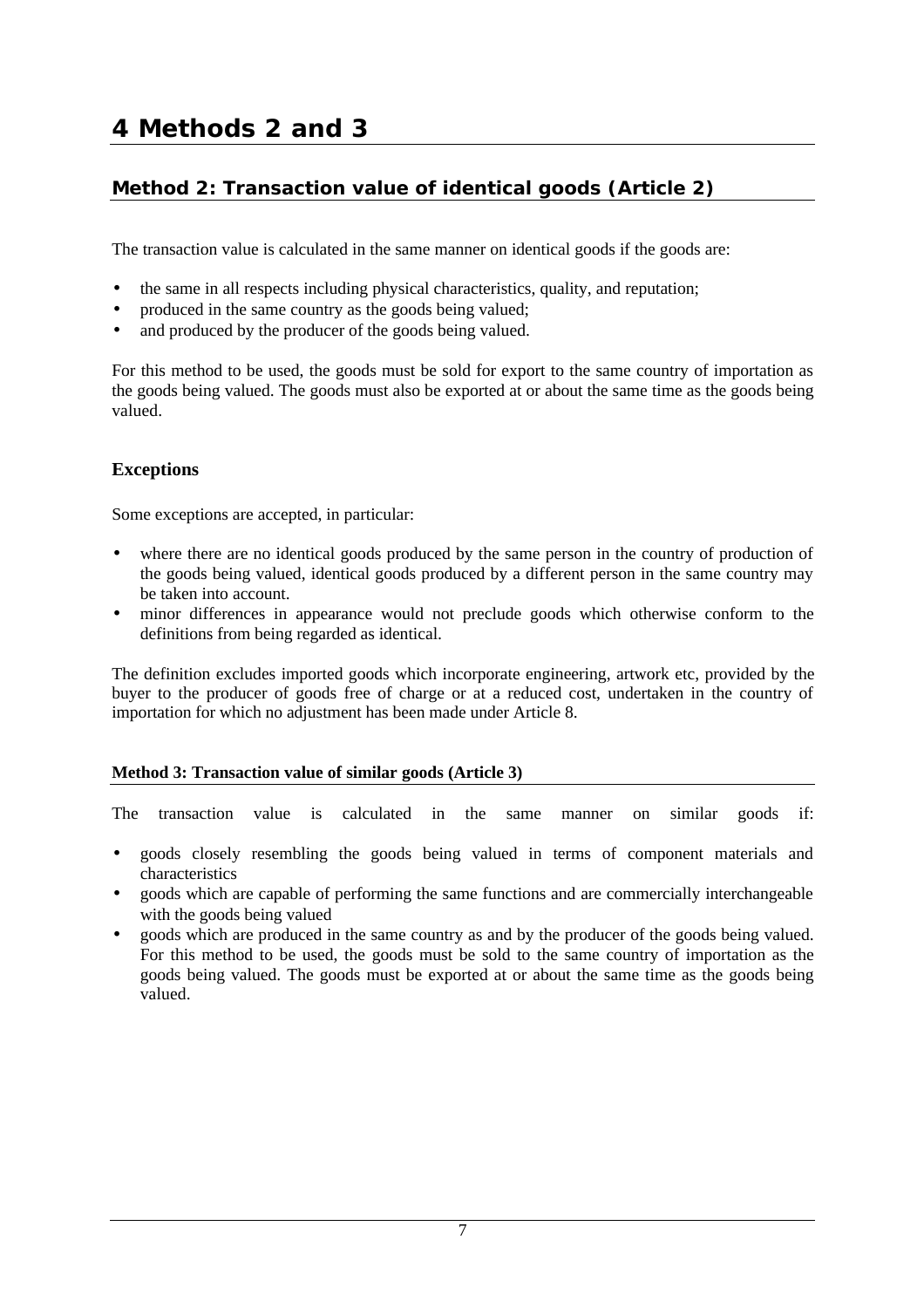# **Deduction of value from the price of the greatest aggregate quantity sold**

The Agreement provides that when customs value cannot be determined on the basis of the transaction value of the imported goods or identical or similar goods, it will be determined on the basis of the unit price at which the imported goods or identical or similar goods are sold to an unrelated buyer in the greatest aggregate quantity in the country of importation. The buyer and the seller in the importing country must not be related and the sale must take place at or about the time of importation of the goods being valued. If no sale took place at or about the time of importation, it is permitted to use sales up to 90 days after importation of the goods being valued.

# **Determination of the greatest aggregate quantity sold**

Under Article 5.1, the unit price at which the imported goods or identical or similar imported goods are sold in the greatest aggregate quantity is to be the basis for establishing the customs value. The greatest aggregate quantity is, according to the Interpretative Note to that Article, the price at which the greatest number of units is sold to unrelated persons at the first commercial level after importation at which such sales take place. To determine the greatest aggregate quantity all sales at a given price are taken together and the sum of all the units of goods sold at that price is compared to the sum of all the units of goods sold at any other price. The greatest number of units sold at one price represents the greatest aggregate quantity.

# **Deductions from the price at the greatest aggregate quantity**

Since the starting point in calculating deductive value is the sale price in the country of importation, various deductions are necessary to reduce that price to the relevant customs value:

- commissions usually paid or agreed to be paid, the sum of profits and general expenses added in connection with sales must also be deducted;
- the usual transport costs and corresponding insurance are to be deducted from the price of the goods when these costs are usually incurred within the country of importation;
- the customs duties and other national taxes payable in the country of importation by reason of the importation or sale of the goods are also to be deducted;
- value added by assembly or further processing, when applicable.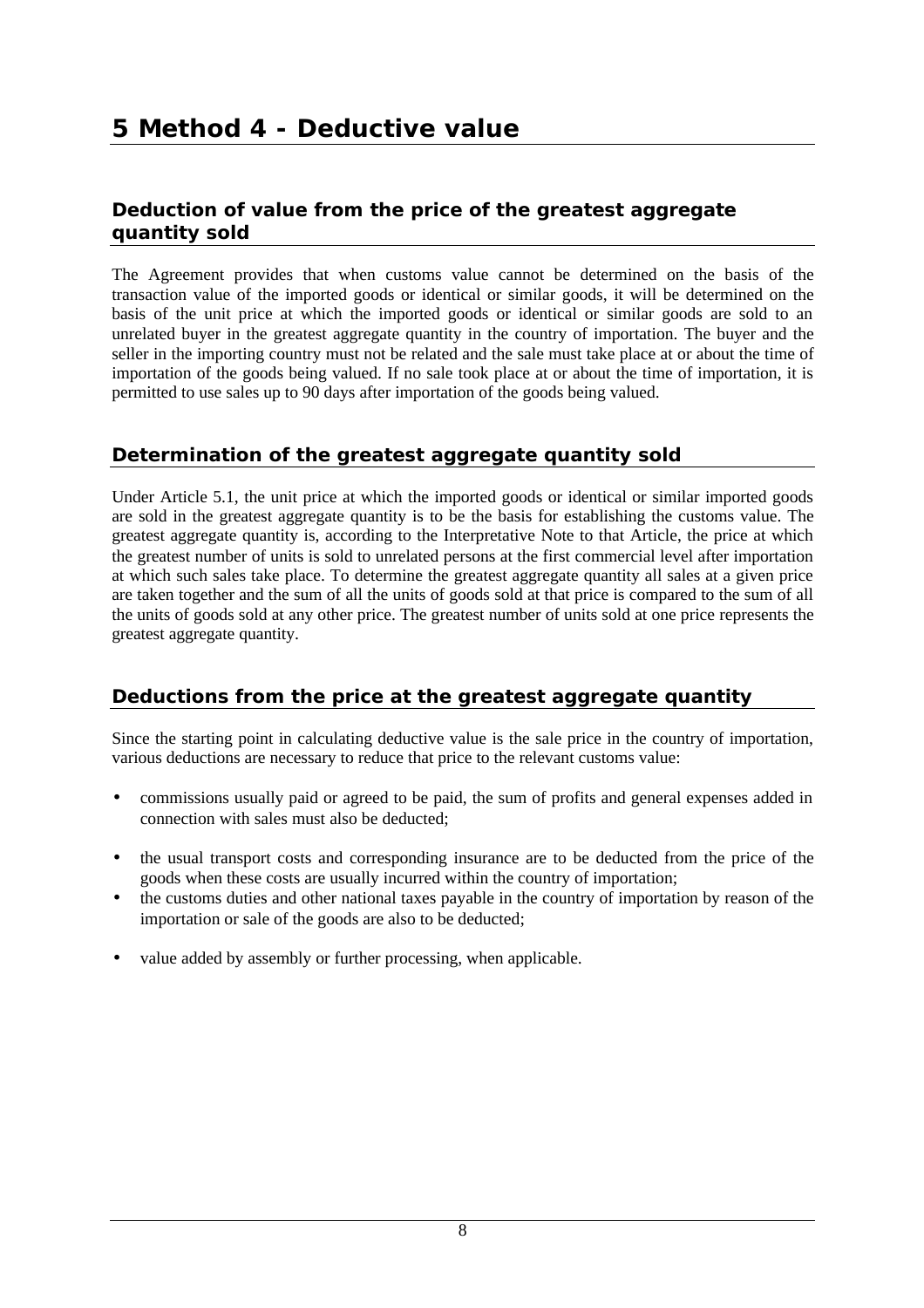# **Definition: Production cost and profits and expenses**

Computed value, the most difficult and rarely used method, determines the customs value on the basis of the cost of production of the goods being valued, plus an amount for profit and general expenses usually reflected in sales from the country of exportation to the country of importation of goods of the same class or kind. Computed value is the sum of the following elements:

# **Production cost = value of materials and fabrication**

The cost or value of materials and fabrication or other processing employed in producing the imported goods. Materials would include, for example, raw materials, such as lumber, steel, lead, clay textiles, etc.; costs to get the raw materials to the place of production; subassemblies, such as integrated circuits; and prefabricated components which will eventually be assembled. Fabrication would include the costs for labour, any costs for assembly when there is an assembly operation instead of manufacturing process, and indirect costs such as factory supervision, plant maintenance, overtime, etc. Cost or value is to be determined on the basis of information relating to the production of the goods being valued, supplied by or on behalf of the producer. If not included above, packing costs and charges, assists, engineering work, artwork, etc. undertaken in the country of importation would be added.

# **Profit and general expenses**

Profit and general expenses usually reflected in export sales to the country of importation, by producers in the country of importation on the basis of information supplied by the producer, of goods of the same class or kind. The latter phrase means goods which fall within a group or range of goods produced by a particular industry or industry sector and includes identical or similar goods. The amount of profit and general expenses has to be taken as a whole (i.e. the sum of the two). General expenses could include rent, electricity, water, legal fees, etc.

# **Other expenses to be added**

Finally, other expenses should be added to the price such as the cost of transport of the imported goods to the port or place of importation, loading, unloading and handling charges associated with the transport of the imported goods to the port or place of importation, and the cost of insurance.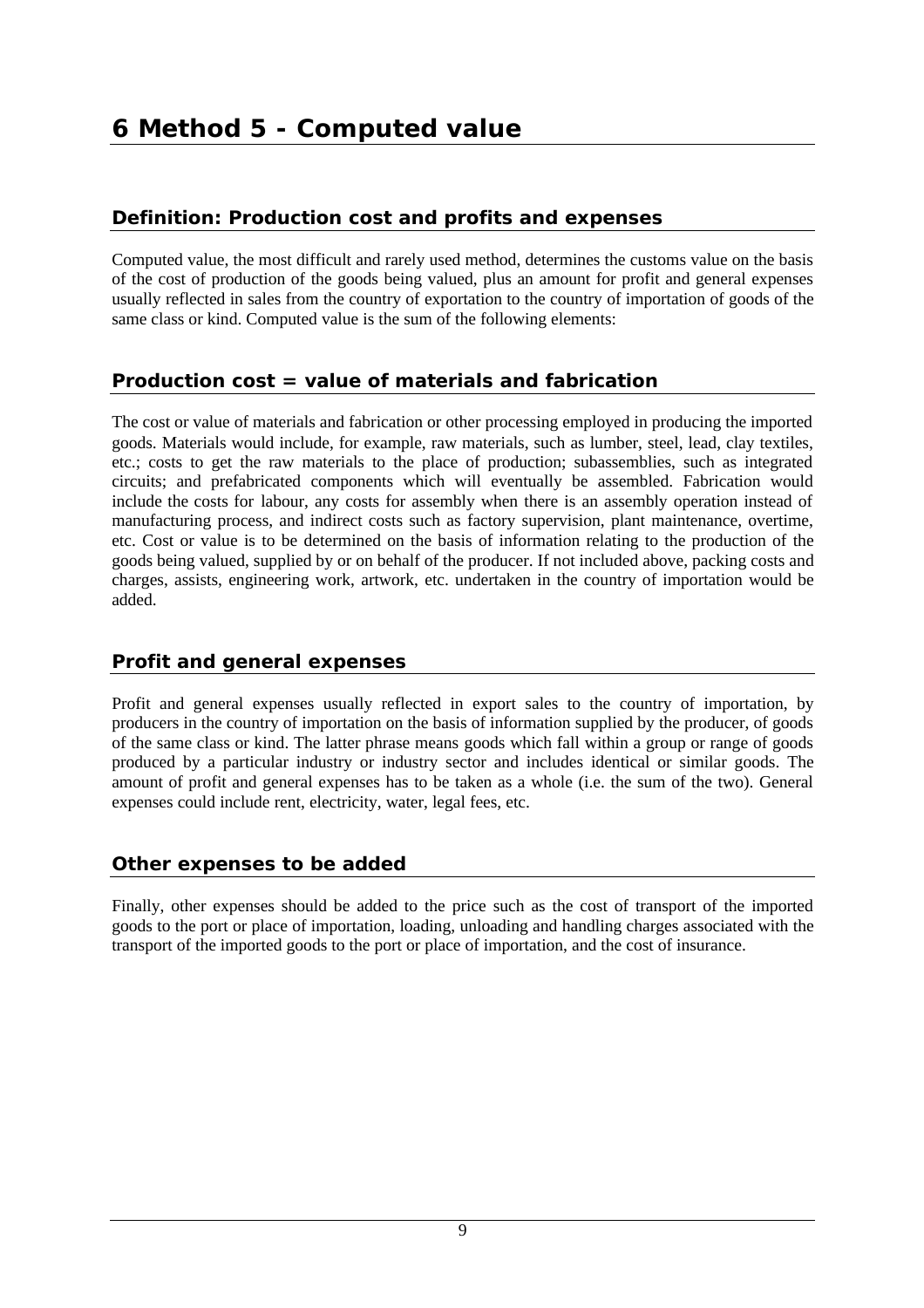# **Definition**

#### **"Customs value determination based on "reasonable means consistent with the principles and general provisions of the Agreement, Article VII GATT and on the basis of available data".**

When the customs value cannot be determined under any of the previous methods, it may be determined using reasonable means consistent with the principles and general provisions of the Agreement and of Article VII of GATT, and on the basis of data available in the country of importation. To the greatest extent possible, this method should be based on previously determined values and methods with a reasonable degree of flexibility in their application.

#### **Valuation criteria not to be used**

Under the fall-back method, the customs value must not be based on:

- the selling price of goods in the country of importation (i.e. the sale price of goods manufactured in the importing country);
- a system which provides for the acceptance for customs purposes of the higher of two alternative values (the lowest should be used);
- the price of goods on the domestic market of the country of exportation (valuation on this basis would go against the principle in the Preamble that "valuation procedures should not be used to combat dumping");
- the cost of production other than computed values which have been determined for identical or similar goods (valuation must be arrived at on the basis of data available in the country of importation);
- the price of goods for export to a third country (two export markets are always to be treated as separate and the price to one should not control the customs value in the other);
- minimum customs value (unless a developing country has taken the exception which allows for use of minimum values);
- arbitrary or fictitious values (these prohibitions are aimed at systems which do not base their values on what happens in fact in the marketplace, as reflected in actual prices, in actual sales, and in actual costs, reason of the importation or sale of the goods are also to be deducted;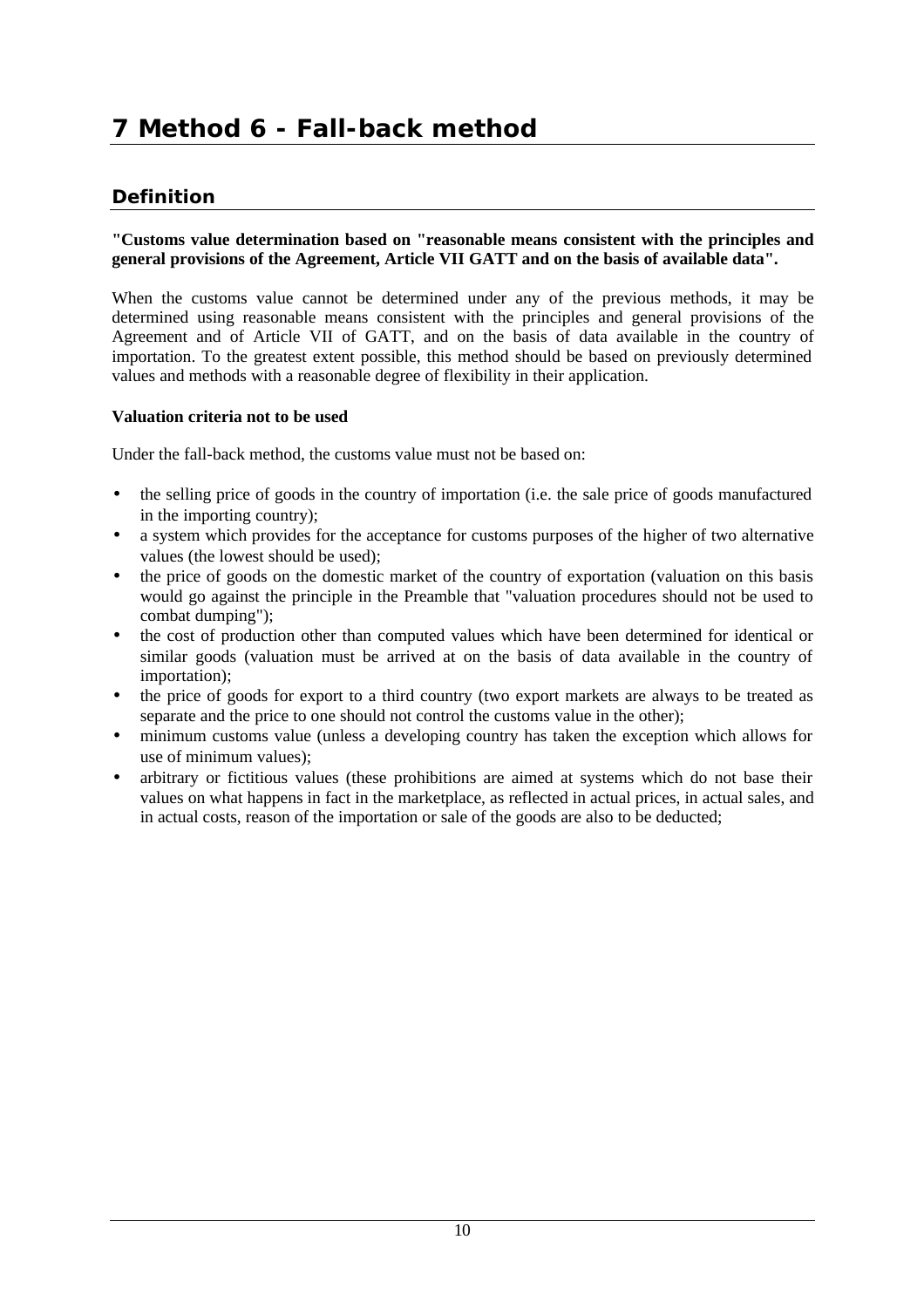# **8 Special and differential treatment**

# **Delay of application of the Agreement for five years for developing countries**

Article 20.1 allows developing country Members, not party to the Tokyo Round Code, to delay application of the provisions of the Agreement for a period of five years from the date of entry into force of the WTO Agreement for the Member concerned.

# **Delay of application of the computed value method for three years following the application of all other provisions of the Agreement**

Article 20.2 allows developing country Members, not party to the Tokyo Round Codes to delay application of the computed value method for a period not exceeding three years following their application of all other provisions of the Agreement. In practice, this means that developing country Members, not party to the Tokyo Round Code, can delay the computed value method a total of 8

# **Extension of the transition period**

Paragraph 1 of Annex III of the Agreement allows developing country Members for whom the fiveyear delay in the application of the provisions of the Agreement provided for in Article 20.1 is insufficient to request, before the end of the five-year period, an extension of such a period, it being understood that the Members will give sympathetic consideration to such a request in cases where the developing country Member in question can show good cause.

# **Reservations to retain established minimum values**

Paragraph 2 of Annex III provides that developing country Members may make a reservation to retain an already-existing system of officially established minimum values on a limited and transitional basis under such terms and conditions as may be agreed to by the Committee (even though minimum prices are prohibited under the Agreement).

# **Reservation against Article 4**

Paragraph 3 of Annex III allows developing country Members the right to make a reservation permitting them to refuse the request of importers (allowed under Article 4 of the Agreement) to reverse the order of the deductive and computed value methods.

# **Special application of the deductive method**

Paragraph 4 of Annex III allows developing country Members the right to value the goods under the deductive method even if the goods have undergone further processing in the country of importation, whether or not the importer so requests.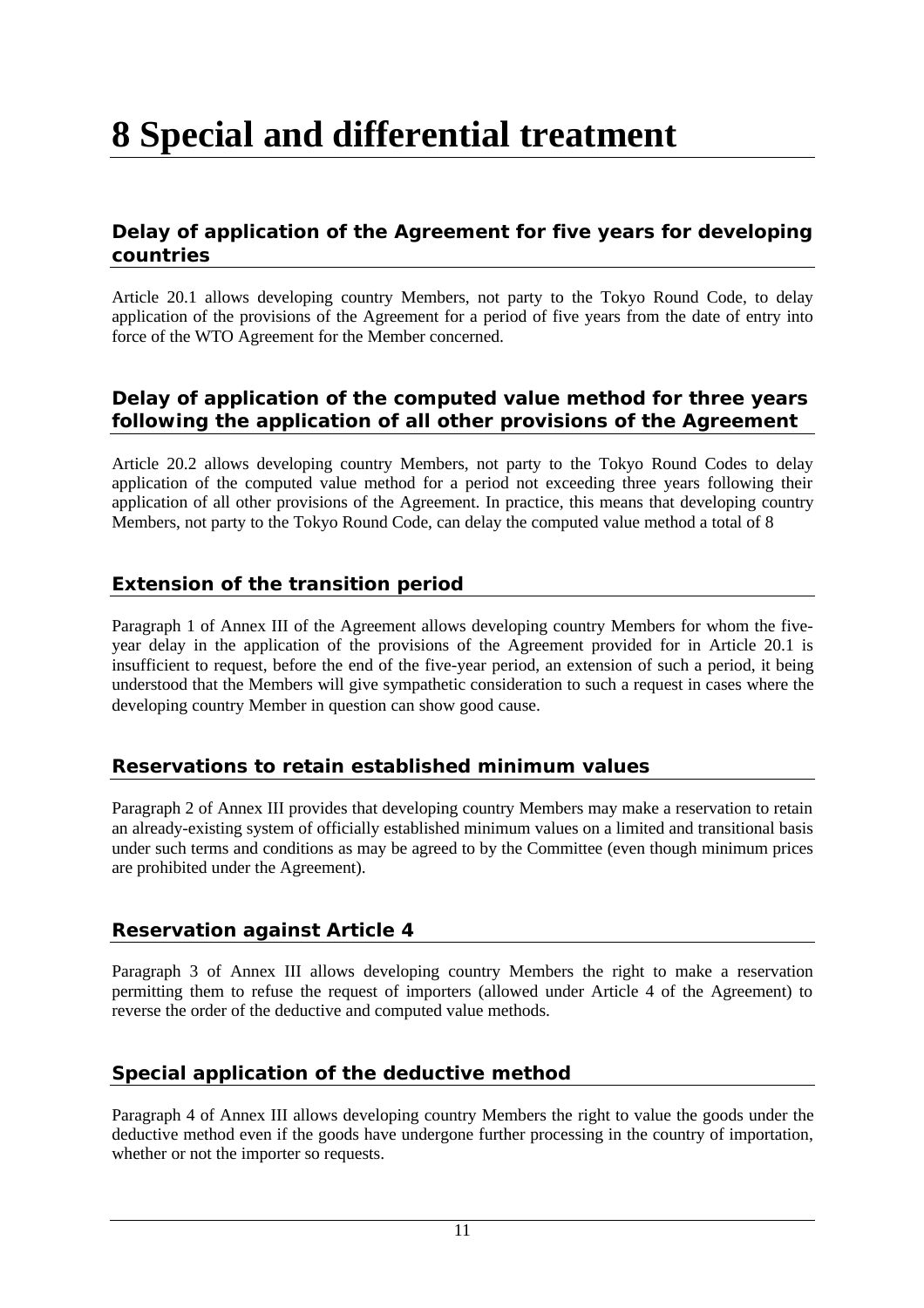# **Technical assistance**

Under Article 20.3 developed country Members shall furnish, on mutually agreed terms, technical assistance to developing country Members that so request. On this basis, developed country Members shall draw up programmes of technical assistance which may include, *inter alia*, training of personnel, assistance in preparing implementation measures, access to sources of information regarding customs valuation methodology, and advice on the application of the provisions of the Agreement.